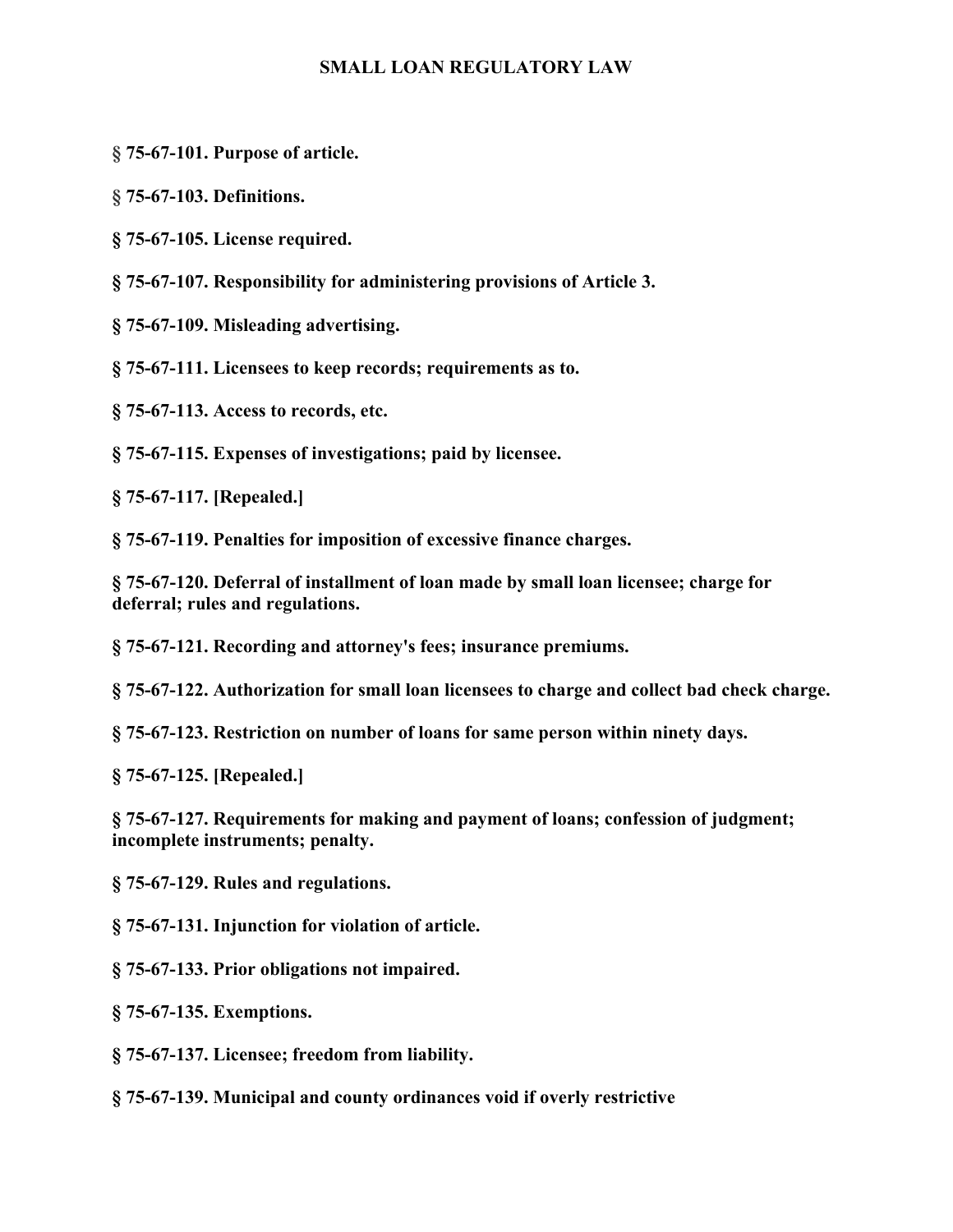### **MISSISSIPPI CONSUMER ALTERNATIVE INSTALLMENT LOAN ACT**

**§ 75-67-175. Short title**

**§ 75-67-177. License required; lender option to use rates under Section 75-17-21 or Section 75-67-181** 

**§ 75-67-179. Definitions; computation of time for calculation of interest; loan payments; loans not to exceed percentage of consumer's income** 

**§ 75-67-181. Finance charge in lieu of interest on certain loans**

**§ 75-67-183. Rules and regulations; injunction for violation of article** 

**§ 75-67-185. Licensee; freedom from liability**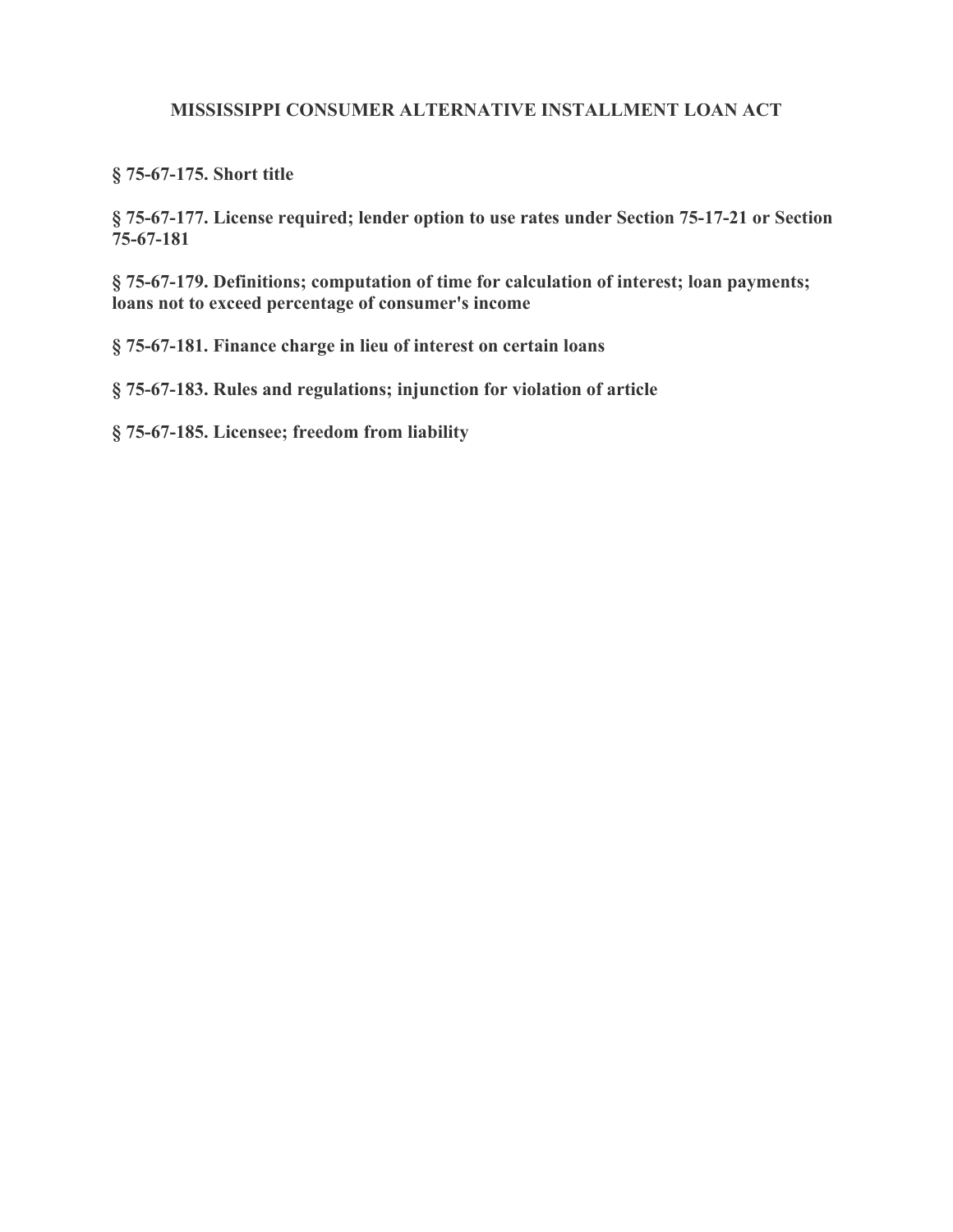### **SMALL LOAN REGULATORY LAW**

### **§ 75-67-101. Purpose of article.**

This article is hereby declared to be a public necessity and is remedial in purpose and the same shall be liberally construed to effectuate the purposes thereof and shall be known as the "Small Loan Regulatory Law" of this state.

**Sources:** Codes, 1942, § 5591-01; Laws, 1958, ch. 170, § 1, eff from and after July 1, 1958.

### **§ 75-67-103. Definitions.**

The following words and phrases, when used in this article, shall, for the purposes of this article, have the meanings respectively ascribed to them in this section, except where the context clearly describes and indicates a different meaning:

(a) "Person" means and includes every natural person, firm, corporation, co-partnership, jointstock or other association or organization, and any other legal entity whatsoever.

(b) "Licensee" means and includes every person holding a valid license issued under the provisions of the Small Loan Privilege Tax Law [Sections 75-67-201 through 75-67-243] of this state, except those specifically exempt by the provisions of this article, who, in addition to any other rights and powers he or it might otherwise possess, shall engage in the business of lending money either directly or indirectly, to be paid back in monthly installments or other regular installments for periods of more or less than one (1) month, and whether or not the lender requires security from the borrower as indemnity for the repayment of the loan.

(c) "Occasional lender" means a person making not more than one (1) loan in any month or not more than twelve (12) loans in any twelve-month period.

(d) "Commissioner" means the Commissioner of Banking and Consumer Finance of the State of Mississippi.

(e) "Department" means the Department of Banking and Consumer Finance of the State of Mississippi.

(f) "Records" or "documents" means any item in hard copy or produced in a format of storage commonly described as electronic, imaged, magnetic, microphotographic or otherwise, and any reproduction so made shall have the same force and effect as the original thereof and be admitted in evidence equally with the original.

**Sources:** Codes, 1942, § 5591-02; Laws, 1958, ch. 170, § 2; Laws, 1996, ch. 423, § 1; Laws, 1997, ch. 332, § 3; Laws, 2000, ch. 621, § 13, eff from and after passage (approved May 23, 2000.)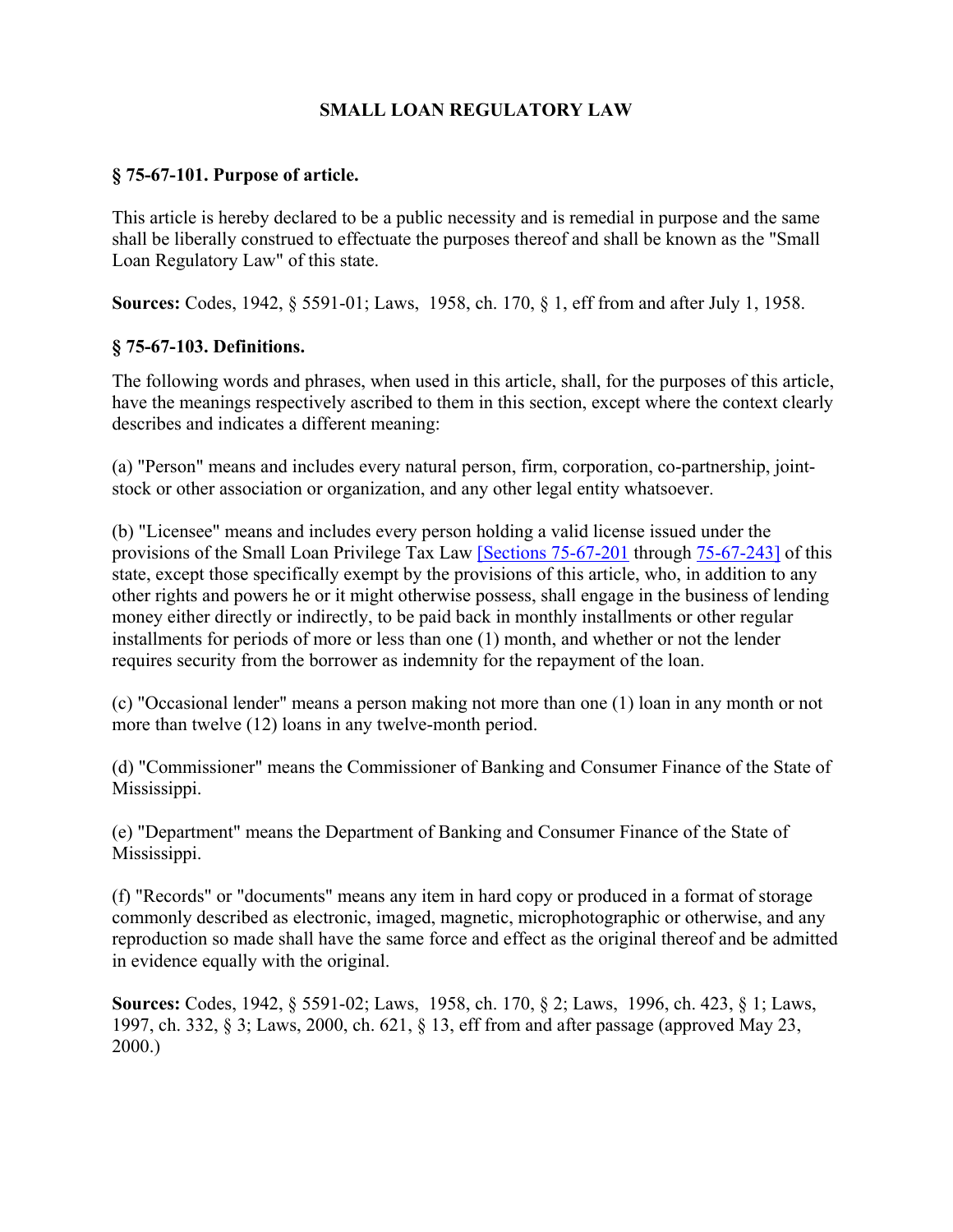## **§ 75-67-105. License required.**

(1) No person shall engage in the business of lending money except as authorized by this article, and without being the holder of a valid and subsisting license to engage in such business as provided by the Small Loan Privilege Tax Law [Sections 75-67-201 through 75-67-243]. (2) Every person engaged in the business of lending money as authorized by this article shall have a physical office located in the State of Mississippi. A separate license is required for each office doing business in the State of Mississippi. Each electronic loan processing machine owned or operated by a licensed office is required to possess a separate license and have a permanent address with loan records to be maintained in a designated licensed office in the state.

**Sources:** Codes, 1942, § 5591-03; Laws, 1958, ch. 179, § 3; Laws, 1996, ch. 423, § 2; Laws, 1997, ch. 332, § 4, eff from and after passage (approved March 17, 1997).

## **§ 75-67-107. Responsibility for administering provisions of Article 3.**

The provisions of this article shall be enforced and administered by the state comptroller of banks and his duly authorized agents, representatives and employees.

**Sources:** Codes, 1942, § 5591-04; Laws, 1958, ch. 170, § 4, eff from and after July 1, 1958.

# **§ 75-67-109. Misleading advertising.**

It shall be a violation of this article for any licensee to advertise, print, display, publish, broadcast or permit to be advertised, printed, displayed, published or broadcast, in any manner whatsoever, any statement or representation with regard to rates, terms or conditions of lending money or for arranging, negotiating, procuring, or guaranteeing any loan or loans for any person which is false, misleading or deceptive. It shall also be a violation of this article for any licensee to offer or give to any borrower or prospective borrower any premium of any sort, whether by cash, check or goods or merchandise as an inducement to the making, brokering or renegotiation of any loan.

**Sources:** Codes, 1942, § 5591-05; Laws, 1958, ch. 170, § 5, eff from and after July 1, 1958.

# **§ 75-67-111. Licensees to keep records; requirements as to.**

Each licensee shall keep and use in his business such books, accounts and other records which shall be in accordance with sound and accepted business practices and shall be in such form as will clearly reflect all loan transactions for every borrower and will enable the commissioner to determine whether the licensee is complying with the provisions of this article, or the Small Loan Privilege Tax Law [Sections 75-67-201 through 75-67-243]. Such records shall be kept with respect to each loan transaction for a period of at least twenty-four (24) months after the final transaction on such loan. The records shall be kept in accordance with instructions of the commissioner and, in addition to any information which may be required by the commissioner, such records shall be so maintained as to clearly reflect, over the signature of the borrower, the following:

- (a) Cash received by the borrower;
- (b) Charges for interest;
- (c) Charges for recording fees and insurance, if any;
- (d) Total amount of note;
- (e) Period of time for which loan is extended; and
- (f) Federal annual percentage rate and the state contract rate.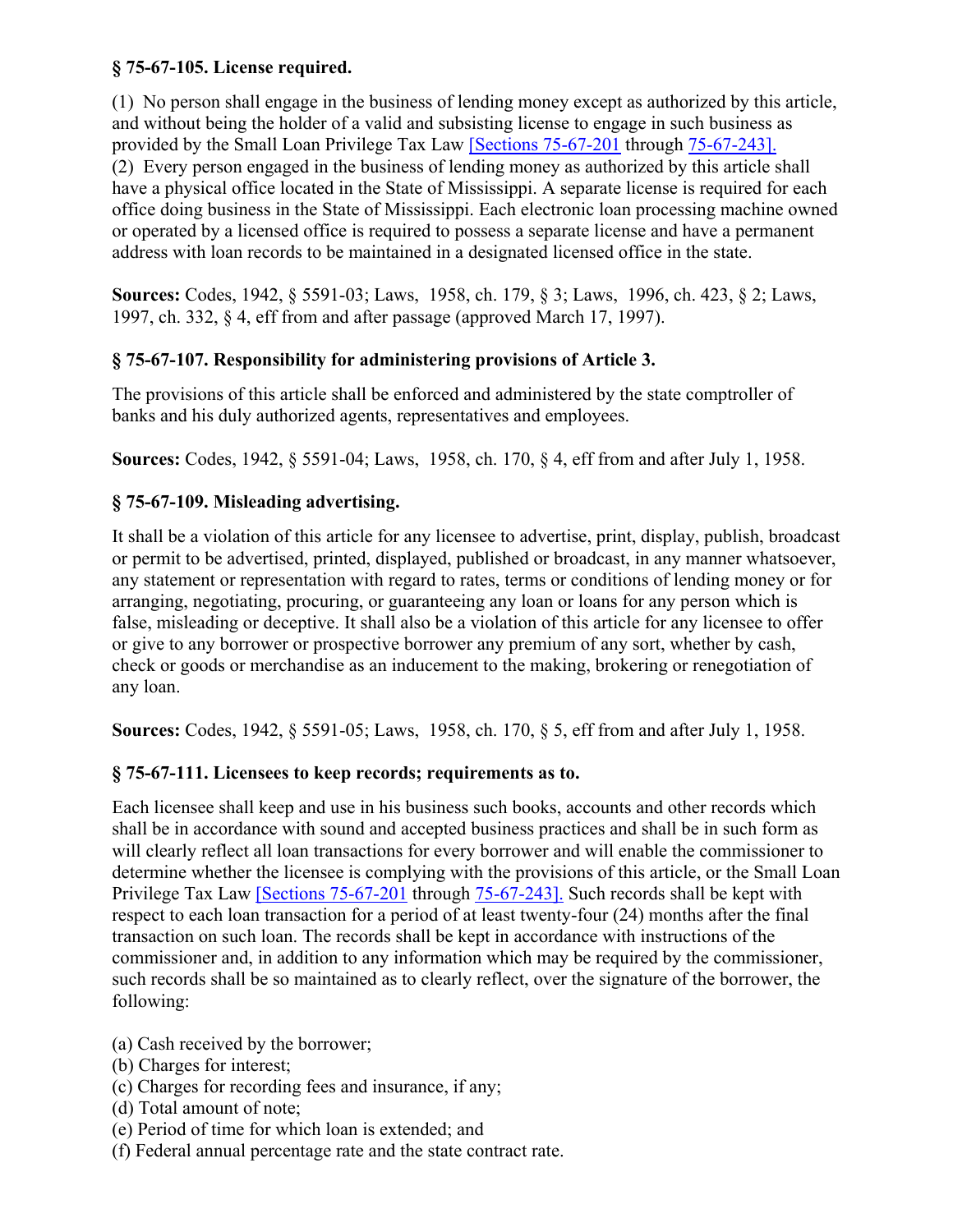All such records shall be open to the inspection of the commissioner or his duly authorized representatives at all times during regular business hours. Any suit brought against a licensee by any person on account of the violation or alleged violation of any of the provisions of this article with reference to any loan transaction shall be brought within twenty-four (24) months after the final maturity date of the loan, and not thereafter.

**Sources:** Codes, 1942, § 5591-06; Laws, 1958, ch. 170, § 6; Laws, 1996, ch. 423, § 3, eff from and after July 1, 1996.

### **§ 75-67-113. Access to records, etc.**

The comptroller or his duly authorized representatives shall have free access to the records, offices, places of business, safes and vaults of all licensees for the purpose of determining whether such licensee is complying with the provisions of this article and any regulations made hereunder. The comptroller shall have the authority to require the attendance of any and all persons and to examine such persons under oath relative to any loan transactions which are the subject matter of any examination, investigation or hearing held under any of the provisions of this article.

**Sources:** Codes, 1942, § 5591-07; Laws, 1958, ch. 170, § 7, eff from and after July 1, 1958.

# **§ 75-67-115. Expenses of examinations; paid by licensee.**

The commissioner may charge the licensee an examination fee in an amount not less than Three Hundred Dollars (\$300.00) nor more than Six Hundred Dollars (\$600.00) for each office or location within the State of Mississippi, plus any actual expenses incurred while examining the licensee's records or books that are located outside the State of Mississippi. However, in no event shall a licensee be examined more than once in a two-year period unless for cause shown based upon consumer complaint and/or other exigent reasons as determined by the commissioner.

All expense fees paid to the commissioner shall be deposited by the commissioner in the State Treasury in a special and separate fund to be known as the "Consumer Finance Fund."

Sources: Codes, 1942, § 5591-08; Laws, 1958, ch. 170, § 8; Laws, 1975, ch. 439; Laws, 1985, ch. 345, § 2; Laws, 2000, ch. 621, § 14; Laws, 2004, ch. 449, § 1, eff from and after passage (approved Apr. 28, 2004.)

# **§ 75-67-117. Repealed.**

Repealed by Laws, 1974, ch. 564, § 8, eff from and after July 1, 1974. [Codes, 1942, § 5591-09; Laws, 1958, ch. 170, § 9]

# **§ 75-67-119. Penalties for imposition of excessive finance charges.**

If any finance charge in excess of that expressly permitted by Section 75-17-21 is contracted for or received, all finance charges and other charges shall be forfeited and may be recovered, whether the contract be executed or executory. If any finance charge is contracted for or received that exceeds the maximum finance charge authorized by law by more than one hundred percent (100%), the principal and all finance charges and other charges shall be forfeited and any amount paid may be recovered by suit; and, in addition, the licensee and the several members, officers, directors, agents, and employees thereof who shall have participated in such violation shall be guilty of a misdemeanor and, upon conviction thereof, shall be punished by a fine of not more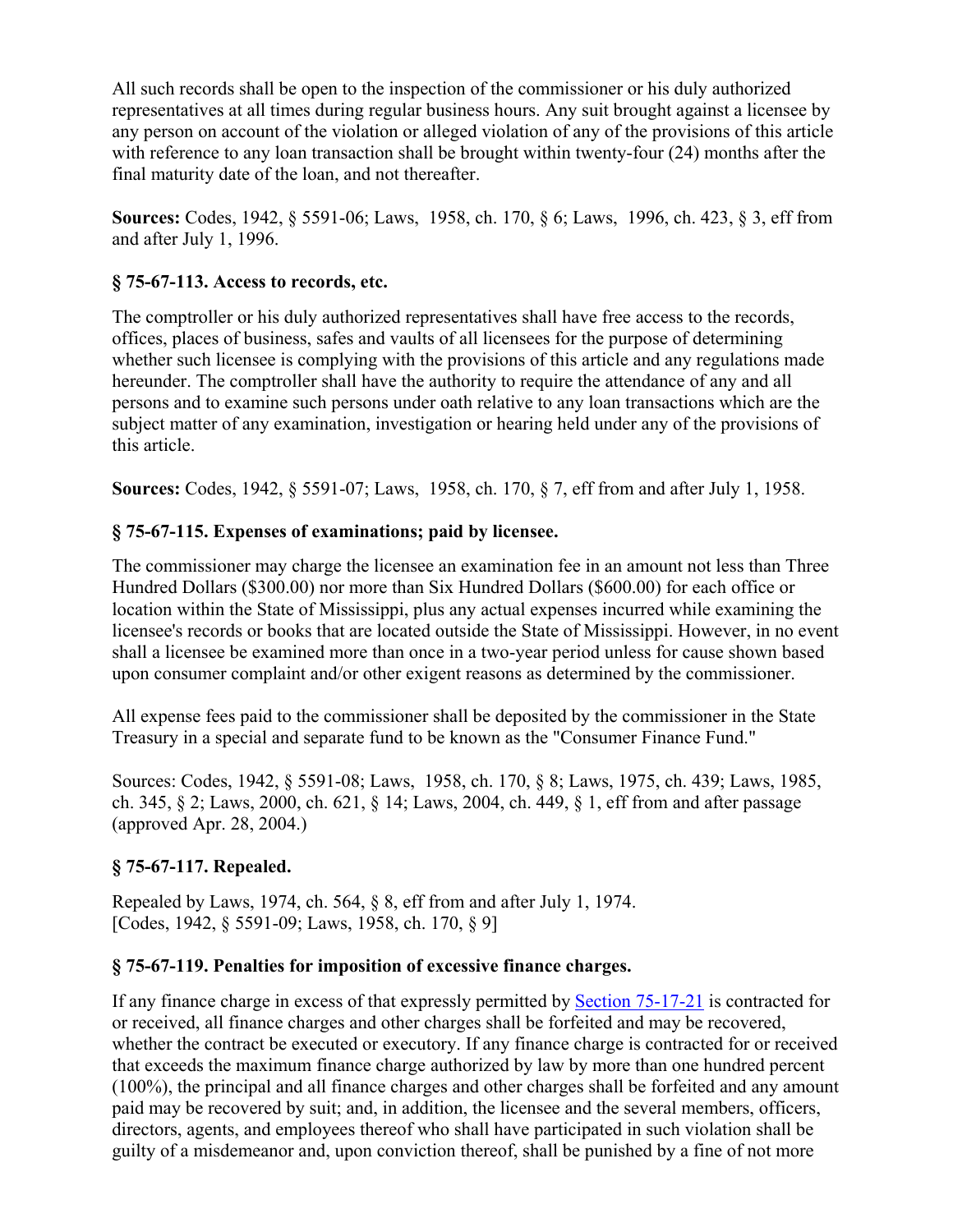than One Thousand Dollars (\$1,000.00) and not less than One Hundred Dollars (\$100.00), in the discretion of the court; and, further, the Commissioner of Banking and Consumer Finance shall forthwith cite such licensee to show cause why its license should not be revoked and proceedings thereon shall be as is specifically provided in the Small Loan Privilege Tax Law (Sections 75-67- 201 to 75-67-243).

**Sources:** Codes, 1942, § 5591-10; Laws, 1958, ch. 170, § 10; Laws, 1984, ch. 476, § 1; Laws, 1986, ch. 510, § 15, eff from and after July 1, 1986.

### **§ 75-67-120. Deferral of installment of loan made by small loan licensee; charge for deferral; rules and regulations.**

(1) With respect to any loan made or handled by a licensee hereunder, the licensee and the borrower may, at any time, agree to a deferral of all or part of one or more unpaid installments, and the licensee may make and collect a charge therefor, subject to the following provisions:

(a) A deferral postpones the scheduled due date of an installment or installments as originally scheduled, or as previously deferred, for the deferment period.

(b) The deferment period is that period of time for which the payment is or the payments are deferred.

(c) The deferral charge shall not exceed an amount equal to the result of applying the annual percentage rate, as defined by the federal Truth in Lending Act and Regulation Z, provided in the original agreement between the licensee and the borrower, to the amount deferred for the deferment period, calculated without regard to differences in the lengths of months, but proportionately for a part of a month, counting each day as one-thirtieth (*1*/30) of a month. A deferral charge is earned pro rata during the deferment period and is fully earned on the last day of the deferment period.

(d) If a loan is prepaid in full during a deferment period, then the licensee shall make or credit to the borrower a refund of the unearned deferral charge in addition to any other refund or credit made for prepayment in full.

(e) A deferral charge may be collected at the time it is assessed or at any time thereafter.

(f) Any payment received at the time of the deferment may be applied first to the deferral charge and the remainder, if any, to the unpaid balance of the loan, but if such payment is sufficient to pay, in addition to the appropriate delinquency charge, any installment which is in default, it shall be first so applied, and such installment shall not then be deferred or be subject to the deferral charge.

(g) No installment on which a delinquency charge has been collected shall be deferred or included in the computation of the deferral unless such delinquency charge is refunded to the borrower or credited to the deferral charge.

(h) In addition to the deferral charge, the licensee may make appropriate additional charges as provided in this chapter. The amount of such charges which are not paid in cash may be added to the amount deferred for the purpose of calculating the deferral.

(i) Any such deferral agreement shall be evidenced in writing, which shall include: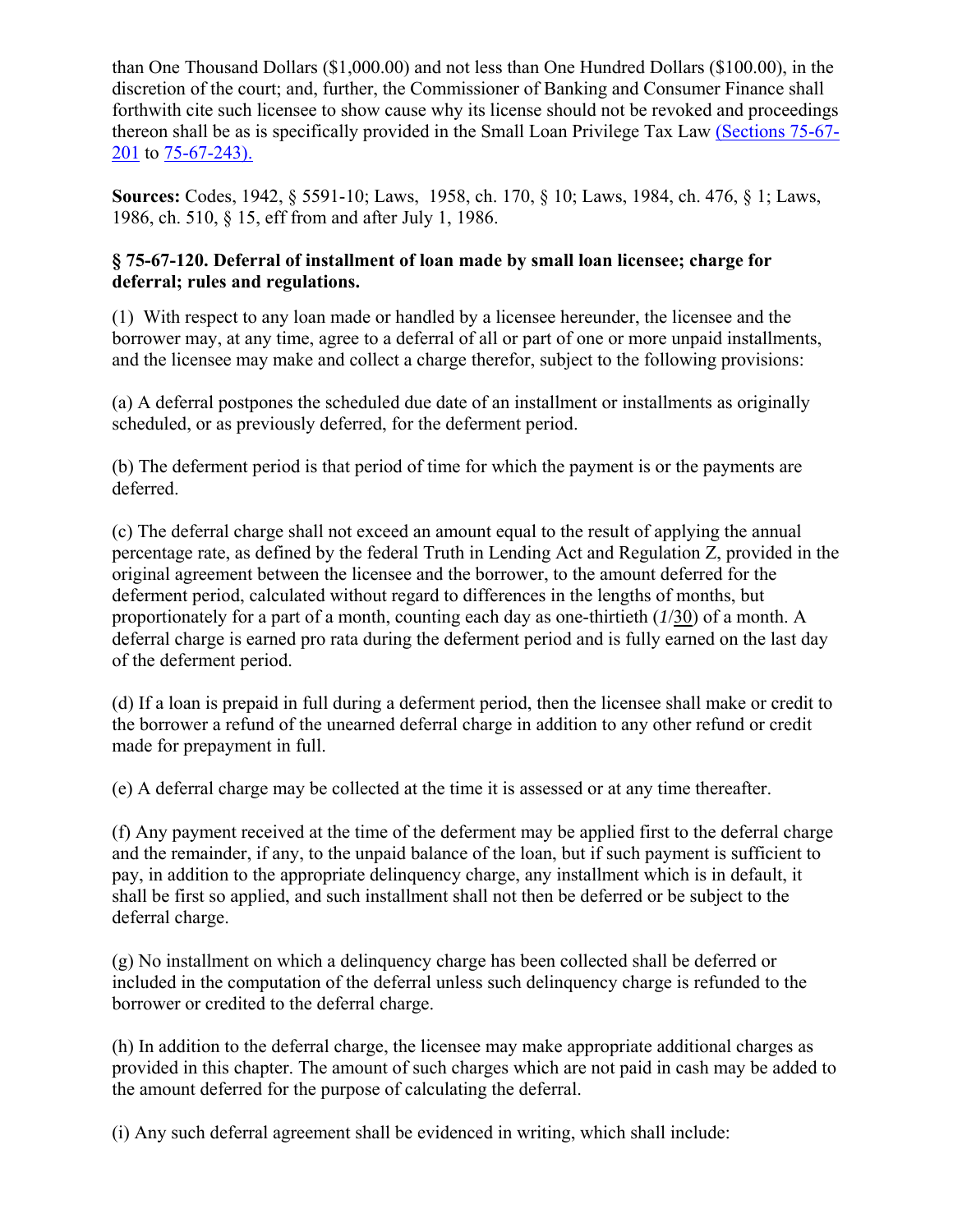- (i) The amount of the deferral charge;
- (ii) The amount or amounts deferred;
- (iii) The date to which, or the time period for which, payment is deferred; and
- (iv) The nature and amount of any other charges made at the time.

(j) No deferral charge may be made for a period after the date that the licensee elects to accelerate the maturity of the loan.

(k) No more than two (2) deferrals on which the charge authorized in this section is made, may be made, or agreed to be made, in any twelve-month period.

(2) Whenever the Commissioner of Banking and Consumer Finance deems it necessary to do so, he shall have the authority to promulgate reasonable rules and regulations to prevent abuse of the provisions of this section.

**Sources:** Laws, 1989, ch. 362, § 1, eff from and after July 1, 1989.

### **§ 75-67-121. Recording and attorney's fees; insurance premiums; licensee may offer borrower opportunity to purchase auto club membership under certain circumstances**

 (1) Any licensee under this article may charge any borrower on loans of One Hundred Dollars (\$ 100.00) or more the actual cost of recording any instrument executed as security for a loan; any reasonable fee paid to an attorney for investigating the title to any property given as security for a loan; the actual cost of any premium paid for insurance upon any property given as security for a loan, such insurance to be placed with an insurance company agent of the borrower's selection so long as it is licensed to do business in the State of Mississippi; the actual cost of any premium paid for credit life, health and/or accident insurance and/or involuntary unemployment insurance on any borrower where the amount of insurance required is not in excess of the amount of the loan; and the premium for the insurance is in keeping with that usually and customarily paid for like insurance.

(2) In addition, after the licensee has fully approved the loan to the borrower, the licensee may offer the borrower the opportunity to purchase an auto club membership. The licensee shall inform the borrower in writing that the purchase of an auto club membership is optional and is not required as a condition of receiving the loan, and that failure to purchase an auto club membership will not affect the licensee's approval of the loan or the receipt of the loan by the borrower. The notification shall be initialed by the borrower. If the borrower chooses to purchase an auto club membership, the licensee shall allow the borrower to pay the cost of the auto club membership using funds other than the proceeds of a loan or have the cost deducted from the proceeds of any loan obtained from the licensee. The borrower shall be allowed to cancel the auto club membership for a full refund of the purchase price at any time within thirty (30) days after the date of purchase from the licensee if the borrower has not used any of the services provided through the auto club membership. The commissioner shall monitor the number of loans made by licensees with which the borrower chooses to purchase an auto club membership, and shall report that information to the Chairmen of the House Banking and Financial Services Committee and the Senate Business and Financial Institutions Committee by January 1, 2009.

(3) On loans of One Hundred Dollars (\$ 100.00) or more, any licensee under this article may solicit and collect from any purchasing borrower the actual cost of any insurance premium paid for any one or more noncredit insurance policies, provided that such insurance is optional, is filed with the Department of Insurance, and is underwritten by an insurance company qualified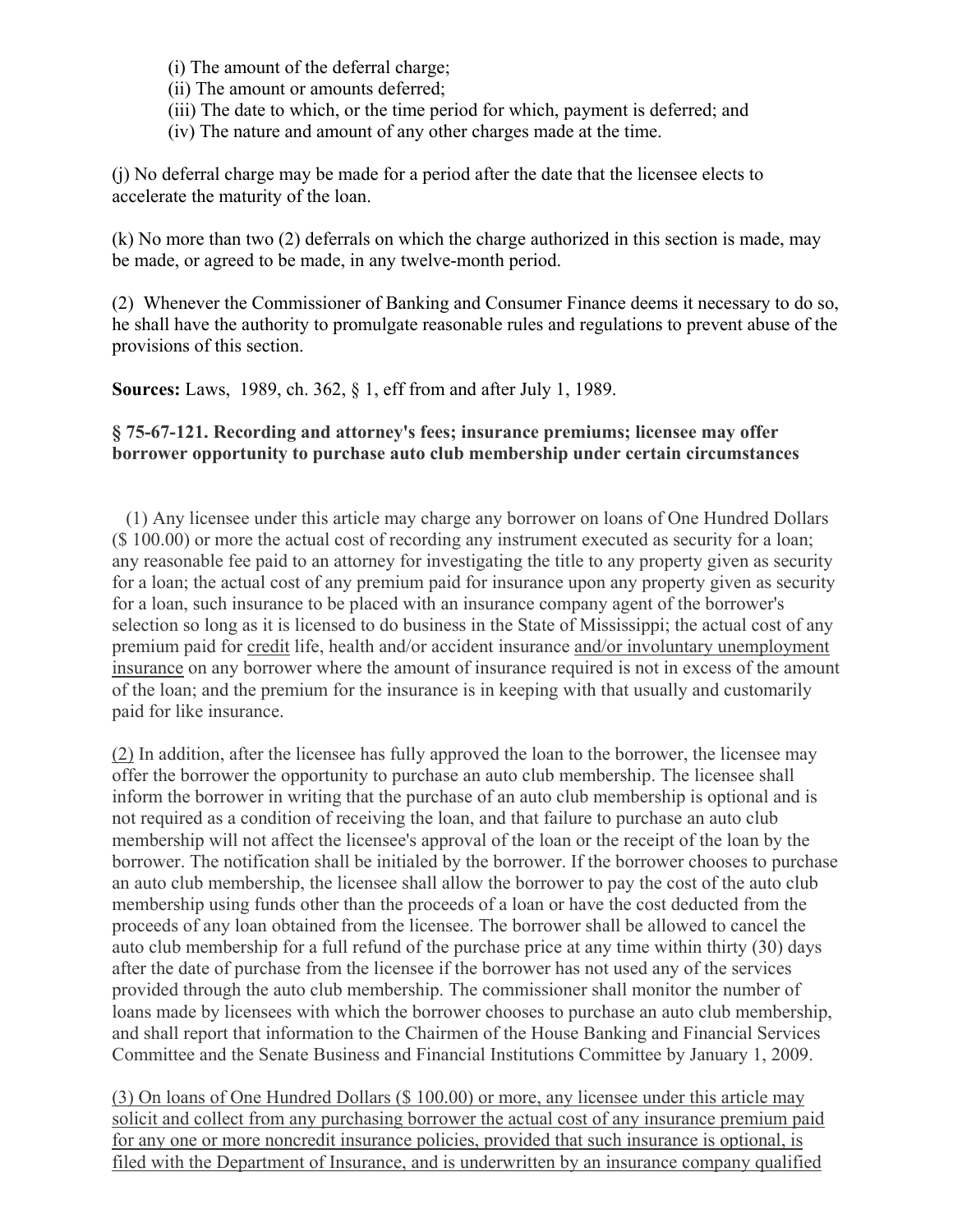to do business in Mississippi, and provided that the following conditions are met:

 (a) The licensee shall not require the purchase of the noncredit insurance as a condition of receiving any loan or other extension of credit from the licensee;

(b) The licensee's employees offering the noncredit insurance are:

 (i) Properly licensed with the Department of Insurance as an insurance producer for the type of insurance being offered to the borrower by that employee; and

 (ii) Appointed with the insurance company providing the insurance policy to the purchasing borrower;

 (c) The licensee shall not make the borrower's ability to obtain any current or future loan or other extension of credit from the licensee contingent upon the borrower's agreement to purchase the noncredit insurance or otherwise transact business with the licensee; and

 (d) The licensee shall allow the borrower the option to pay the cost of the noncredit insurance policy using funds other than the proceeds of a loan obtained from the licensee, or to have the cost of the noncredit insurance paid from the proceeds of any loan obtained from the licensee.

The limitations on the amount of insurance contained in subsection (1) of this section shall not apply to insurance sold under this subsection (3).

(4) Whenever he finds it necessary, the Commissioner of Banking and Consumer Finance shall have the power to adopt and enforce reasonable rules and regulations to prevent the abuse of this section and the making of excessive charges under this section.

**HISTORY:** SOURCES: Codes, 1942, § 5591-11; Laws, 1958, ch. 170, § 11; Laws, 2005, ch. 438, § 2; Laws, 2006, ch. 509, § 1; Laws, 2008, ch. 369, § 1; Laws, 2010, ch. 522, § 1; Laws, 2015, ch. 407, § 1; Laws, 2015, ch. 411, § 1; Laws, 2016, ch. 481, § 1, eff from and after July 1, 2016.

### **§ 75-67-122. Authorization for small loan licensees to charge and collect bad check charge.**

Any licensee hereunder who receives a check, draft, negotiable order of withdrawal or like instrument drawn on a bank or other depository institution given by any person in full or partial repayment of a loan or other extension of credit may, if such instrument is not paid or is dishonored by such institution, charge and collect from the borrower or person to whom the credit was extended, a bad check charge in an amount not to exceed the sum of Fifteen Dollars (\$15.00). This charge may be made only once with respect to the same instrument, and after the nonpayment or dishonor of the instrument, it shall be returned by the licensee to the borrower or person to whom credit was extended. This charge shall not be deemed to be interest, finance charge or other charge made as an incident to or as a condition to the grant of the loan or other extension of credit and shall not be included in determining the limit on charges which may be made in connection with the loan or extension of credit as provided in this chapter or in any other law of this state.

**Sources:** Laws, 1989, ch. 452, § 1; Laws, 1991, ch. 436 § 1, eff from and after passage (approved March 21, 1991).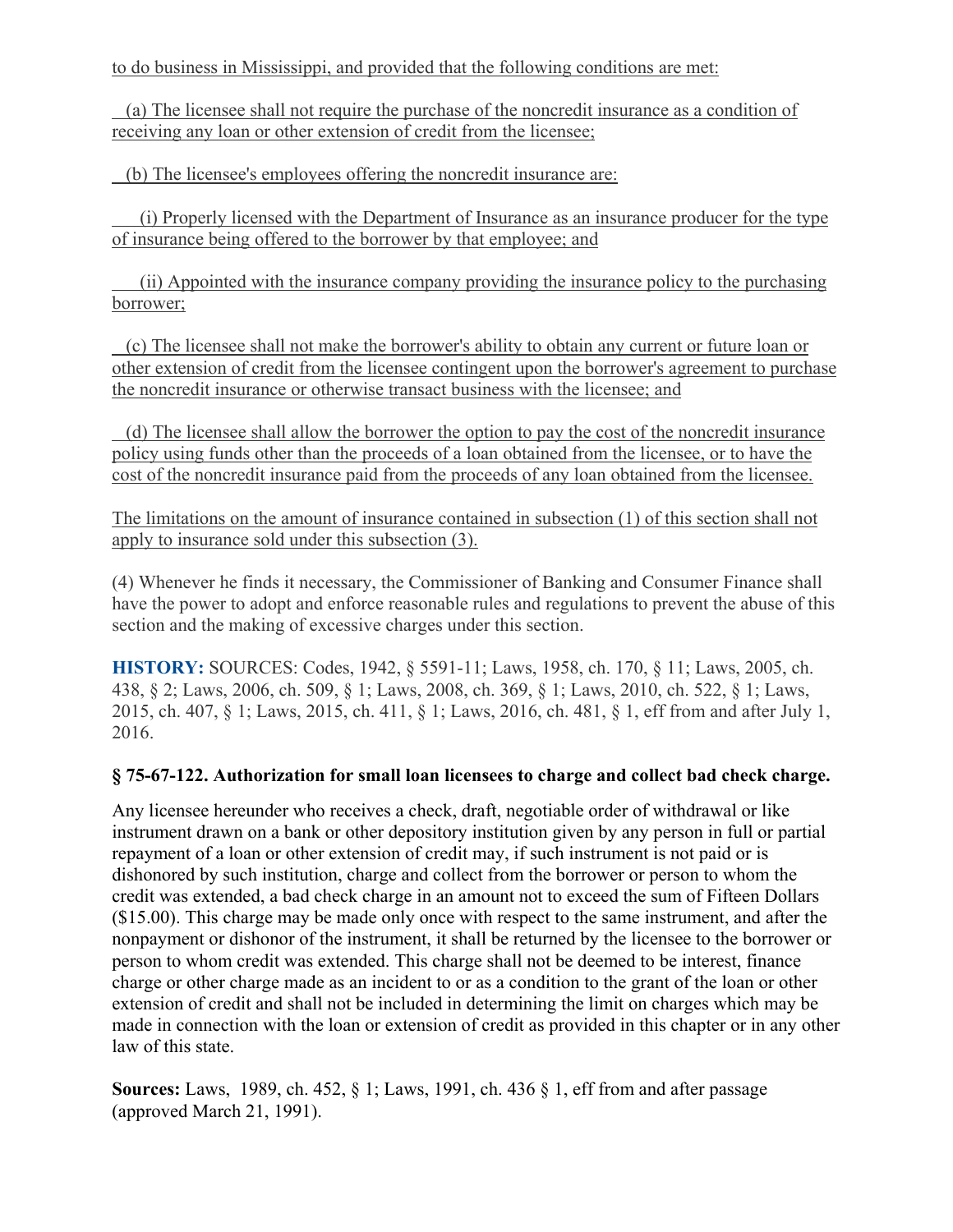#### **§ 75-67-123. Repealed.**

Repealed by Laws, 1997, ch. 332, § 9, eff from and after passage (approved March 17, 1997). [Codes, 1942, § 5591-12; Laws, 1958, ch. 170, § 12]

#### **§ 75-67-125. Repealed.**

Repealed by Laws, 1974, ch. 564, § 8, eff from and after July 1, 1974. [Codes, 1942, § 5591-13; Laws, 1958, ch. 170, § 13]

#### **§ 75-67-127. Requirements for making and payment of loans; confession of judgment; incomplete instruments; penalty.**

(1) Every licensee shall:

(a) At the time any loan is made, deliver to the borrower, or if there are two (2) or more borrowers to one (1) of them, a statement in the English language, disclosing:

(i) the date of the loan,

(ii) the amount of the loan,

(iii) the schedule of payments or a description thereof,

(iv) the type of the security, which may be by mortgage or deed of trust upon real estate or personal property, or both,

(v) the name and address of the licensed office and of each person primarily obligated on the note, and

(vi) the total amount of finance charges expressed as a dollar amount and as an annual percentage rate.

(b) For each payment made on account of any such loan, give to the person making it at the time the payment is made a receipt specifying in plain, clear and simple terms the amount of the payment and the balance owing on the combined principal and finance charges after credit for each payment. When payment is made by check or money order, the licensee shall not be required to furnish a receipt. Compliance with the Federal Truth in Lending Act shall constitute compliance with this section.

(c) When loans made or handled by a licensee under the provisions of the Small Loan Privilege Tax Law are paid in full prior to maturity, after July 1, 1974, whether by cash, renewal or otherwise, refund to the borrower the finance charge exceeding one dollar (\$1.00) calculated on the rule of the sum of the digits, commonly known as the "Rule of 78ths." The refund shall be based and calculated on the number of days by which the loan is paid in advance, less twenty (20) days.

(d) Upon repayment of the loan in full, release any mortgage or security agreement and restore any pledge unless such mortgage, security agreement or pledge continues to secure an obligation to the licensee, and cancel and return any note and any assignment given to the licensee for the loan which is repaid.

(2) No licensee shall:

(a) Take any confession of judgment or any power of attorney running to himself or to any third person to confess judgment or to appear for the borrower in a judicial proceeding; nor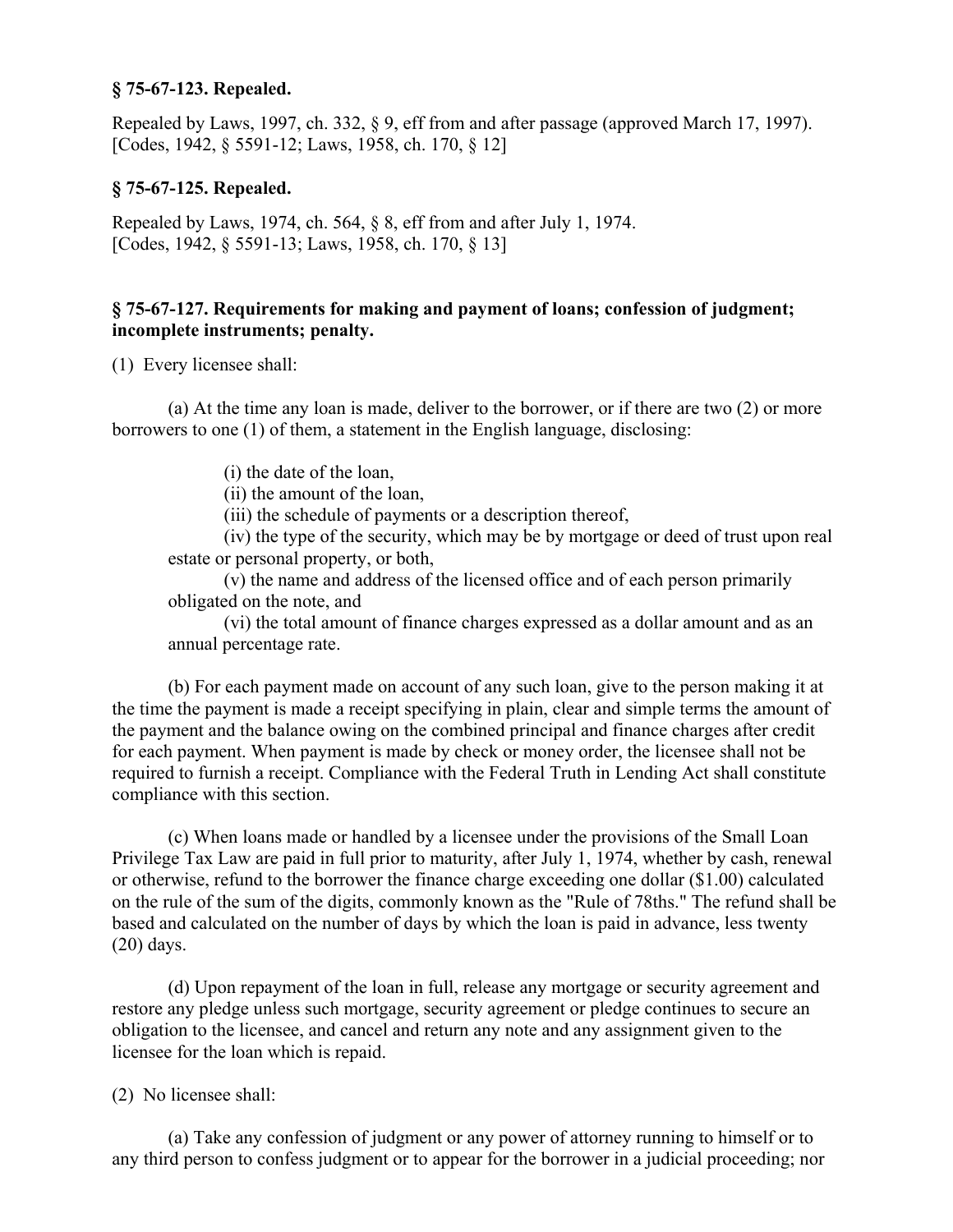(b) take any note, promise to pay, or instrument of security that does not disclose the amount of the loan before the addition of precomputed charges, a schedule of payments or a description thereof, the agreed rate of charge, nor any instrument in which blanks are left to be filled in after the loan is made.

(3) Any contract of loan in the making or collection of which any provision of this section shall have been violated, either knowingly or without the exercise of due care to prevent the same, shall be void and the licensee shall have no right to collect or receive any principal, charges or recompense whatsoever.

**Sources:** Codes, 1942, § 5591-14; Laws, 1958, ch. 170, § 14; Laws, 1974, ch. 564, § 4, eff from and after July 1, 1974.

# **§ 75-67-129. Rules and regulations.**

The commissioner shall have the power and authority to adopt, promulgate and issue such rules and regulations, not inconsistent with the provisions of this article or some other statute, as he shall deem necessary for the purpose of the administration of this article. A copy of every rule and regulation promulgated by the commissioner shall be filed in accordance with the Administrative Procedures Law, Section 25-43-1 et seq.

**Sources:** Codes, 1942, § 5591-15; Laws, 1958, ch. 170, § 15; Laws, 1996, ch. 423, § 4, eff from and after July 1, 1996.

### **§ 75-67-131. Injunction for violation of article.**

Whenever the comptroller has reasonable cause to believe that any person is violating any of the provisions of this article, in addition to all other remedies provided hereby, the comptroller may, by, through and on the relation of the attorney general, district attorney or county attorney, apply to a court of competent jurisdiction for an injunction, both temporary and permanent, to restrain such person from engaging in or continuing such violation of the provisions of this article or from doing any act or acts in furtherance thereof.

**Sources:** Codes, 1942, § 5591-16; Laws, 1958, ch. 170, § 16, eff from and after July 1, 1958.

### **§ 75-67-133. Prior obligations not impaired.**

Nothing herein contained shall be so construed so as to invalidate, impair or affect the obligation of any contract, agreement or loan between any lender or licensee and borrower which was lawfully entered into prior to the effective date of this article or which shall be lawfully entered into prior to the expiration or cancellation of a license issued to the licensee under the provisions of the Small Loan Privilege Tax Law [Sections 75-67-201 to 75-67-243].

**Sources:** Codes, 1942, § 5591-17; Laws, 1958, ch. 170, § 17, eff from and after July 1, 1958.

### **§ 75-67-135. Exemptions.**

This article shall not apply to any person, firm, partnership, corporation or association doing business under any of the laws of this state relating to banks, savings banks, trust companies, building and loan associations, insurance companies, pawnbrokers or credit unions; nor shall this article apply to any person, firm, partnership, corporation or association concerning loans made to the employees or farm tenants of such person, firm, partnership or corporation or association;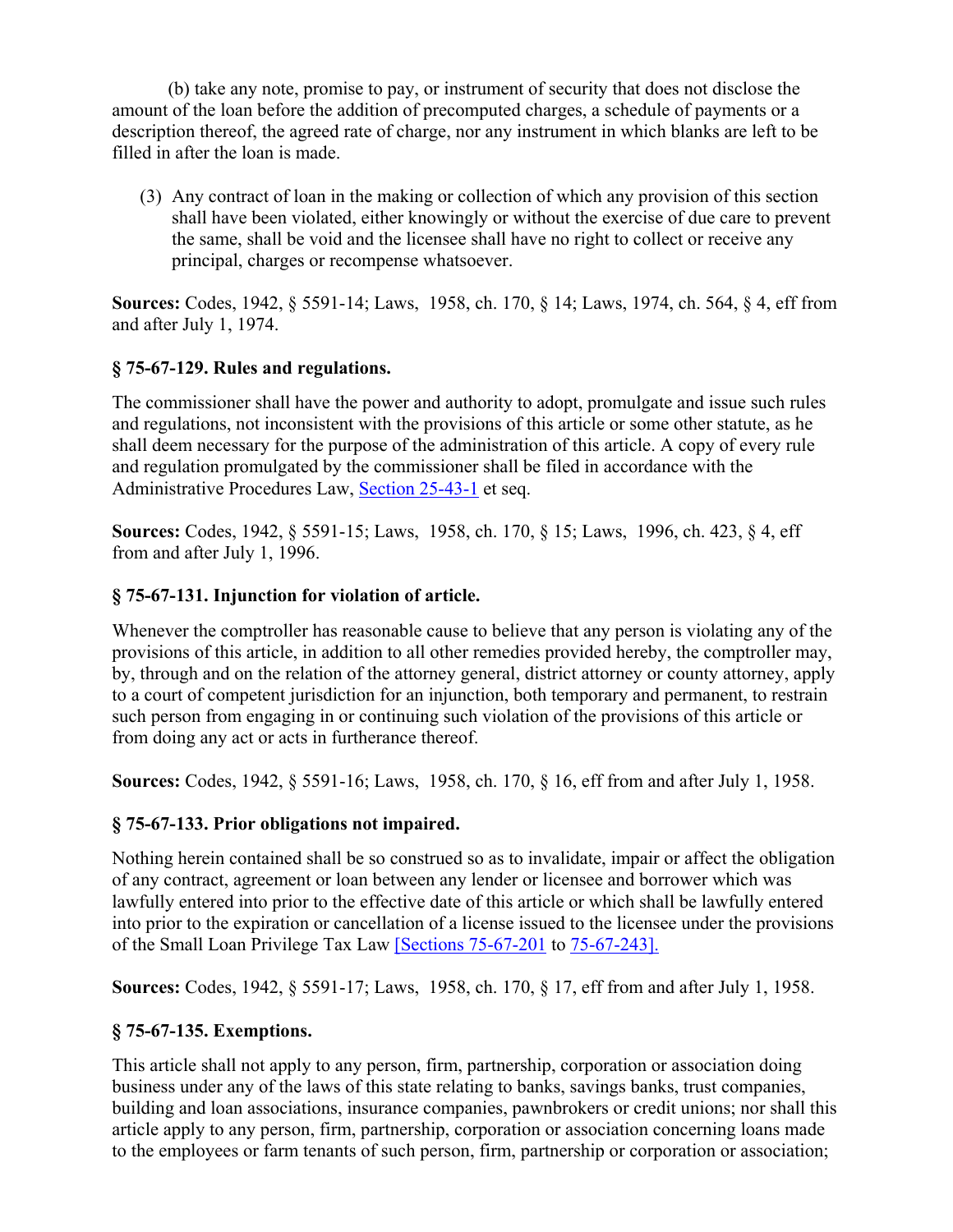nor to loans or advances made to be used in or in the furtherance of farming or agricultural operations; nor to loans insured or guaranteed by the United States or any of its agencies; nor to persons, firms, partnerships, associations or corporations making loans only secured by real estate; nor to dealers and sellers or purchasers of conditional sales or retained title contracts on real or personal property; nor an occasional lender not regularly engaged in the business of lending money, but such lender shall be governed by the usury statutes of this state.

**Sources:** Codes, 1942, § 5591-18; Laws, 1958, ch. 170, § 18; Laws, 1996, ch. 423, § 5, eff from and after July 1, 1996.

## **§ 75-67-137. Licensee; freedom from liability.**

(1) A licensee under this article shall have no liability for any act or practice done or omitted in conformity with (a) any rule or regulation of the commissioner, or (b) any rule, regulation, interpretation or approval of any other state or federal agency or any opinion of the Attorney General, notwithstanding that after such act or omission has occurred the rule, regulation, interpretation, approval or opinion is amended, rescinded, or determined by judicial or other authority to be invalid for any reason.

(2) A licensee under this article, acting in conformity with a written interpretation or approval by an official or employee of any state or federal agency or department, shall be presumed to have acted in accordance with applicable law, notwithstanding that after such act has occurred, the interpretation or approval is amended, rescinded, or determined by judicial or other authority to be incorrect or invalid for any reason.

**Sources:** Laws, 1997, ch. 332, § 12, eff from and after passage (approved March 17, 1997).

# **§ 75-67-139. Municipal and county ordinances void if overly restrictive.**

Municipalities and counties in this state may enact ordinances that are in compliance with, but not more restrictive than, the provisions of this article. Any order, ordinance or regulation existing on April 28, 2004, of Sections  $75-67-115$ ,  $75-67-215$ ,  $75-67-247$  and this section, or any order, ordinance or regulation enacted after April 28, 2004, of Sections 75-67-115, 75-67-215, 75-67-247 and this section, that conflicts with any of the provisions of this article shall be void to the extent of the conflict.

Sources: Laws, 2004, ch. 449, § 3, eff from and after passage (approved Apr. 28, 2004.)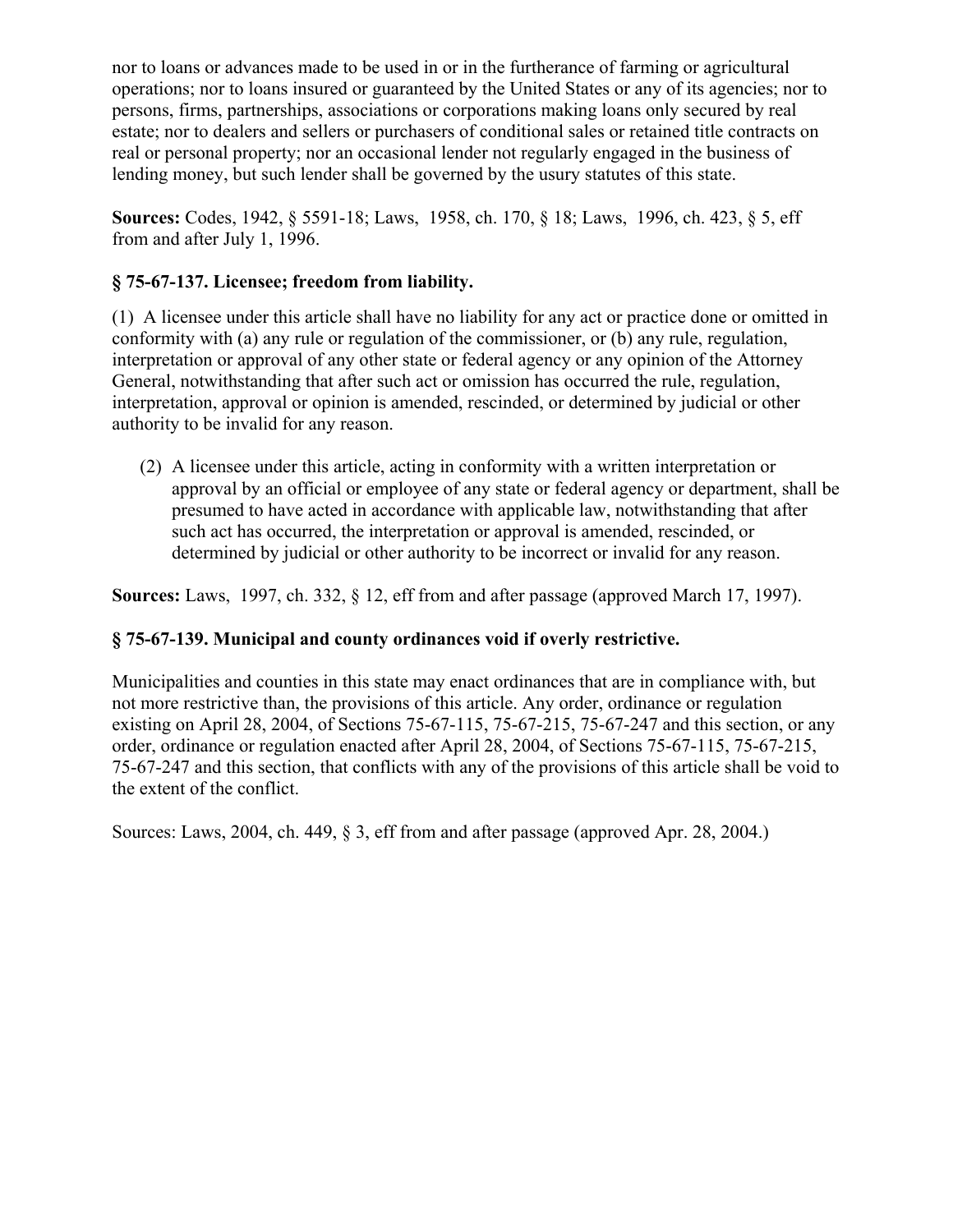### **Mississippi Consumer Alternative Installment Loan Act**

### **§ 75-67-175. Short title**

This article shall be known as the "Mississippi Consumer Alternative Installment Loan Act."

**HISTORY:** SOURCES: Laws, 2016, ch. 301, § 1, eff from and after July 1, 2016.

### **§ 75-67-177. License required; lender option to use rates under Section 75-17-21 or Section 75-67-181**

 (1) No person, partnership, association, limited liability company or corporation shall engage in the business of making consumer installment loans of money as provided by this article and charge, contract for, or receive on any such loan interest, discount, or consideration therefor without demonstrating to the satisfaction of the Commissioner of Banking and Consumer Finance that they are the holder of a valid and subsisting license under the Small Loan Privilege Tax Law, Section 75-67-201 et seq.

(2) This article shall not apply to persons engaged in the business of extending credit to borrowers primarily for business or commercial purposes.

(3) For any consumer installment loan that a licensee makes, the licensee has the option to either lend at the rates and fees indicated under the Small Loan Regulatory Law (Section 75-17-21), or at the rates and charges under Section 75-67-181.

(4) The provisions of this article shall be administered and enforced by the Commissioner of Banking and Consumer Finance, or his duly authorized agents, representatives and employees.

**HISTORY:** SOURCES: Laws, 2016, ch. 301, § 2, eff from and after July 1, 2016.

### **§ 75-67-179. Definitions; computation of time for calculation of interest; loan payments; loans not to exceed percentage of consumer's income**

 (1) For the purposes of this article and for loans made at the rates indicated in Section 75-67- 181, the following terms shall have the meanings as defined in this subsection:

 (a) "Applicable interest," for a precomputed loan contract, means the amount of interest attributable to each monthly installment period. It is computed as if each installment period were one (1) month and any interest charged for extending the first installment period. The applicable interest for any monthly installment period is that portion of the precomputed interest that bears the same ratio to the total precomputed interest as the balances scheduled to be outstanding during that month bear to the sum of all scheduled monthly outstanding balances in the original contract.

 (b) "Commissioner" means the Commissioner of the Mississippi Department of Banking and Consumer Finance.

(c) "Department" means the Mississippi Department of Banking and Consumer Finance.

(d) "Licensee" means any individual, partnership, association or corporation making loans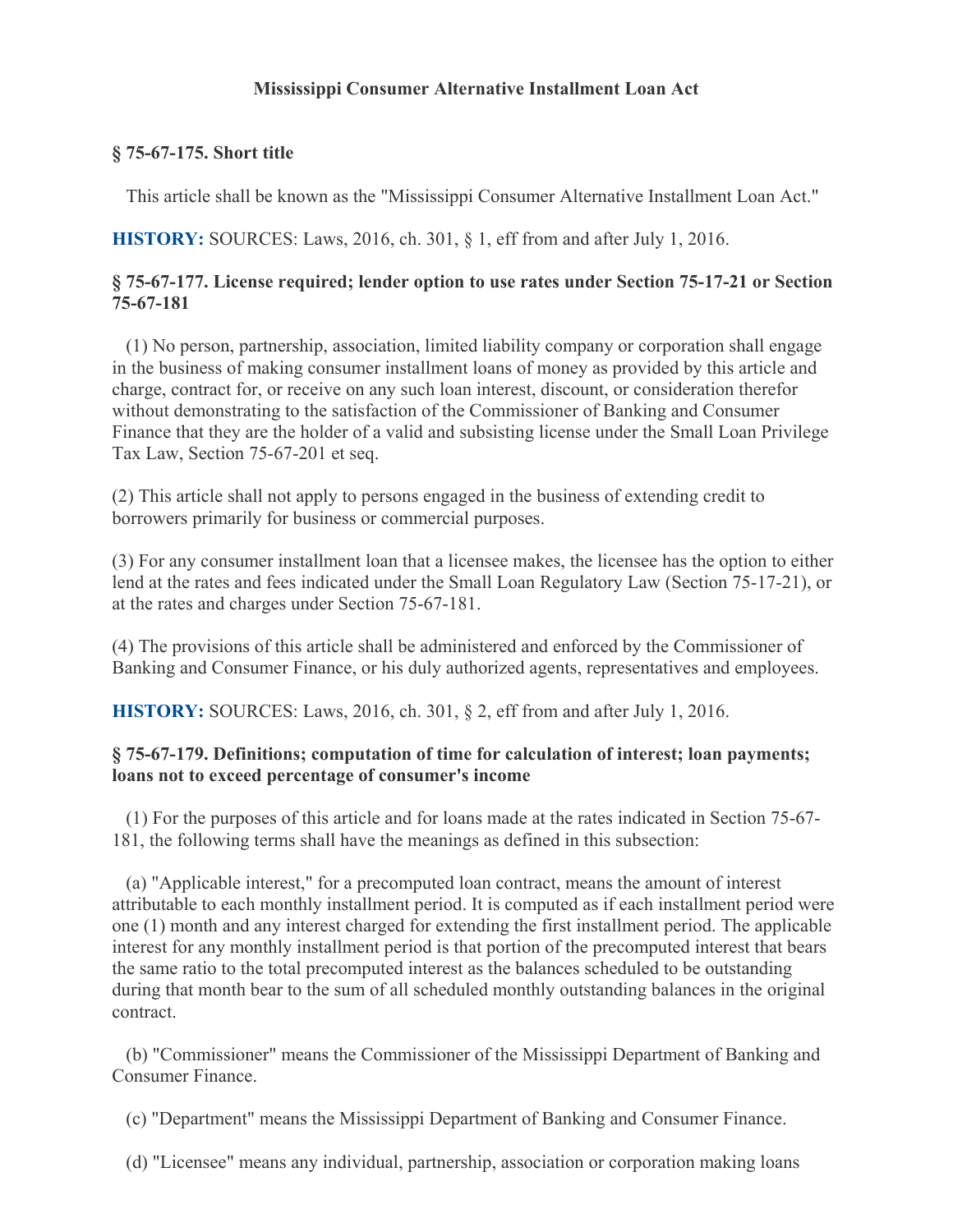under this article and duly licensed under the provisions of the Small Loan Privilege Tax Law, Section 75-67-201 et seq.

 (e) "Person" means a natural person, sole proprietorship, corporation, company, limited liability company, partnership, association or any other legal entity however organized.

 (f) "Precomputed loan" means a loan in which the debt is expressed as the sum of the original principal amount plus interest computed actuarially in advance, assuming all payments will be made when scheduled.

(2) To compute time for loans made in accordance with the interest indicated under Section 75- 67-181, for the calculation of interest and other purposes, a month shall be a calendar month and a day shall be considered one-thirtieth (l/30th) of a month when calculation is made for a fraction of a month. A month shall be one-twelfth (l/12th) of a year. A calendar month is that period from a given date in one (1) month to the same numbered date in the following month, and if there is no same numbered date, to the last day of the following month. When a period of time includes a month and a fraction of a month, the fraction of the month is considered to follow the whole month. In the alternative, the licensee may charge interest at the rate of one three-hundred sixtyfifth (l/365th) of the agreed annual rate for each day actually elapsed.

(3) With respect to loans made under the interest indicated in Section 75-67-181:

 (a) Loans shall be repayable in substantially equal and consecutive monthly installments of principal and interest combined, except that the first installment period may be longer than one (1) month by not more than fifteen (15) days, and the first installment payment amount may be larger than the remaining payments by the amount of interest charged for the extra days.

 (b) Payments may be applied to the combined total of principal and precomputed interest until the loan is fully paid.

 (c) When any loan contract is paid in full by cash, renewal or refinancing, or a new loan, one (1) month or more before the final installment due date, a licensee shall refund or credit the obligor the applicable interest for all fully unexpired installment periods, as originally scheduled or as deferred, that follow the day of prepayment, and a month shall be earned if the prepayment occurs one (1) or more days after the payment due date. However, if the prepayment occurs before the first installment due date, the licensee shall refund or credit the obligor the applicable interest on a pro rata basis from the date of the loan to the date of prepayment. "Applicable interest" for any installment period means that portion of the precomputed monthly installment interest attributable to the installment period calculated based on a method at least as favorable to the consumer as the actuarial method, as defined by the federal Truth in Lending Act. If the maturity of the loan is accelerated for any reason and judgment is entered, the licensee shall credit the borrower with the same refund as if prepayment in full had been made on the date the lawsuit is filed.

 (d) If two (2) or more installments are delinquent one (1) full month or more on any due date, and if the contract so provides, the licensee may reduce the unpaid balance by the refund credit that would be required for prepayment in full on the due date of the most recent maturing installment in default. Thereafter, and in lieu of any other default or deferment charges, the agreed rate of interest or interest at the rate of eighteen percent (18%) per annum may be charged on the unpaid balance until fully paid.

(e) Fifteen (15) days after the final installment as originally scheduled or deferred, the licensee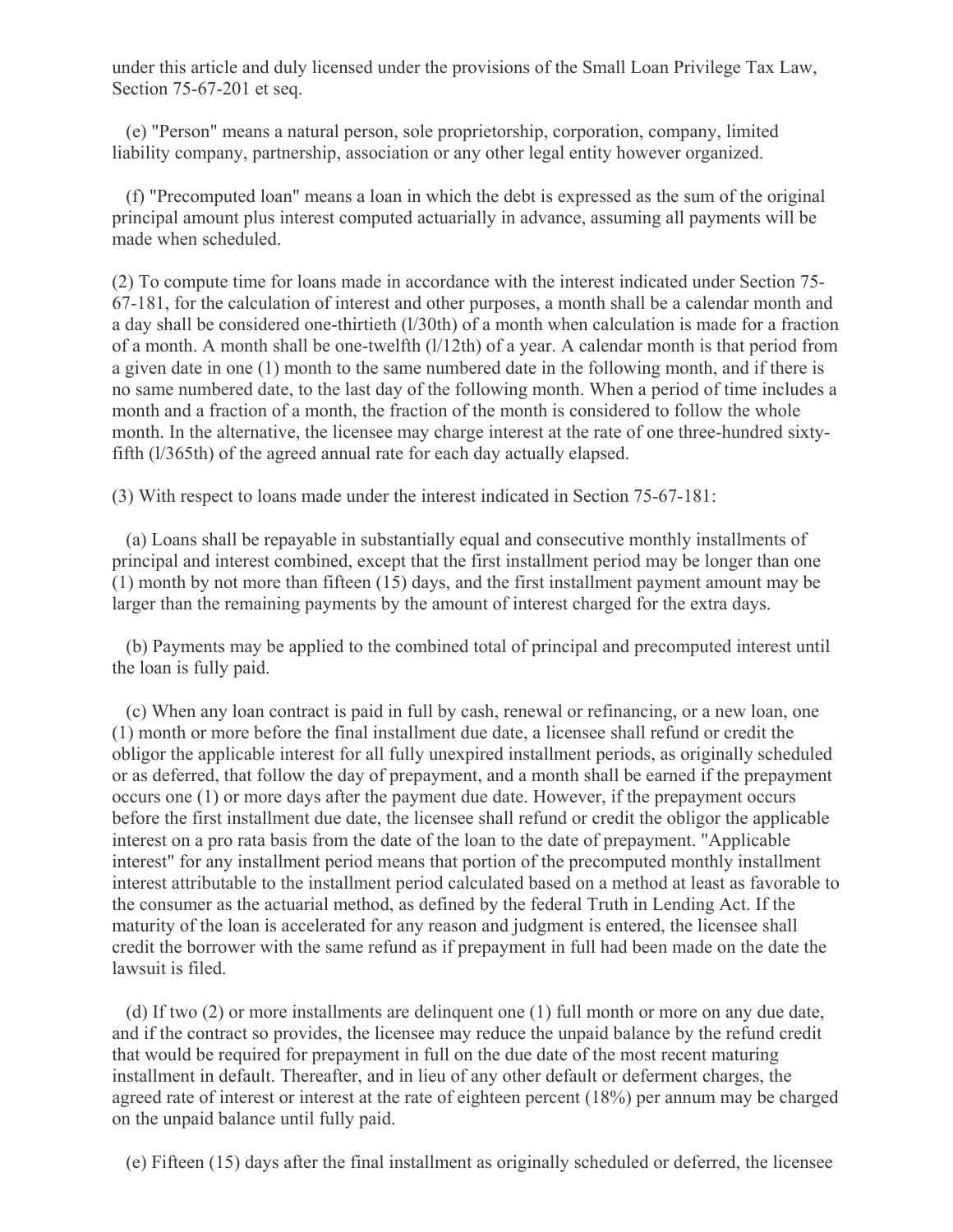may compute and charge interest on any balance remaining unpaid, including unpaid default or deferment charges, at a default rate of interest as agreed in the contract or at the rate of eighteen percent (18%) per annum, until fully paid.

 (f) A late payment charge that complies with Section 75-17-27 shall not be considered a finance charge, if contracted for in writing.

 (g) No licensee or other person may condition an extension of credit to a consumer borrower on the consumer's repayment by preauthorized electronic fund transfers or post-dated check. Consumers may choose any method of payment offered by the licensee, including, but not limited to, electronic fund transfers or debit card payments.

 (h) The loan shall be fully amortizing and be repayable in its entirety in a minimum of nine (9) substantially equal and consecutive monthly payments with a period of not less than two hundred seventy-two (272) days to maturity.

 (i) Each loan agreement entered into between a licensee and a consumer borrower shall include the following language: "This business is licensed and regulated by the Department of Banking and Consumer Finance. If you have any unresolved problem with a transaction at this location, you are entitled to assistance. Please call or write the Mississippi Department of Banking and Consumer Finance."

 (j) A licensee is prohibited from making a loan to a consumer borrower if the payments to be made in any month on the loan exceed twenty-two and five-tenths percent (22.5%) of the consumer's gross monthly income, as demonstrated by documentation of the income, including, but not limited to, the consumer's most recent pay stub, receipt reflecting payment of government benefits, or other official documentation. "Official documentation" includes tax returns and documentation prepared by the source of the income. Notwithstanding anything contained in this section to the contrary, a licensee may rely upon the borrower's written statement or other written information provided by the borrower in those cases where the borrower is self-employed or employed in seasonal work.

 (k) At the time a loan is made or within twenty (20) days after a loan is made, a licensee shall not (i) accept a check and agree to hold it for a period of days before deposit or presentment, or (ii) accept a check dated later than the date written.

**HISTORY:** SOURCES: Laws, 2016, ch. 301, § 3, eff from and after July 1, 2016.

#### **§ 75-67-181. Finance charge in lieu of interest on certain loans**

 In lieu of the interest and charges in Section 75-17-21, on loans of Four Thousand Dollars (\$ 4,000.00) or less, a licensee may contract and charge a monthly finance charge not to exceed an annual percentage rate, calculated according to the actuarial method, of fifty-nine percent (59%) per annum on the unpaid balance of the amount financed.

**HISTORY:** SOURCES: Laws, 2016, ch. 301, § 4, eff from and after July 1, 2016.

#### **§ 75-67-183. Rules and regulations; injunction for violation of article**

 (1) The commissioner shall have the power and authority to adopt, promulgate and issue any rules and regulations, not inconsistent with law, necessary for the enforcement of this article. The commissioner may investigate any business conducted in the licensed office to determine